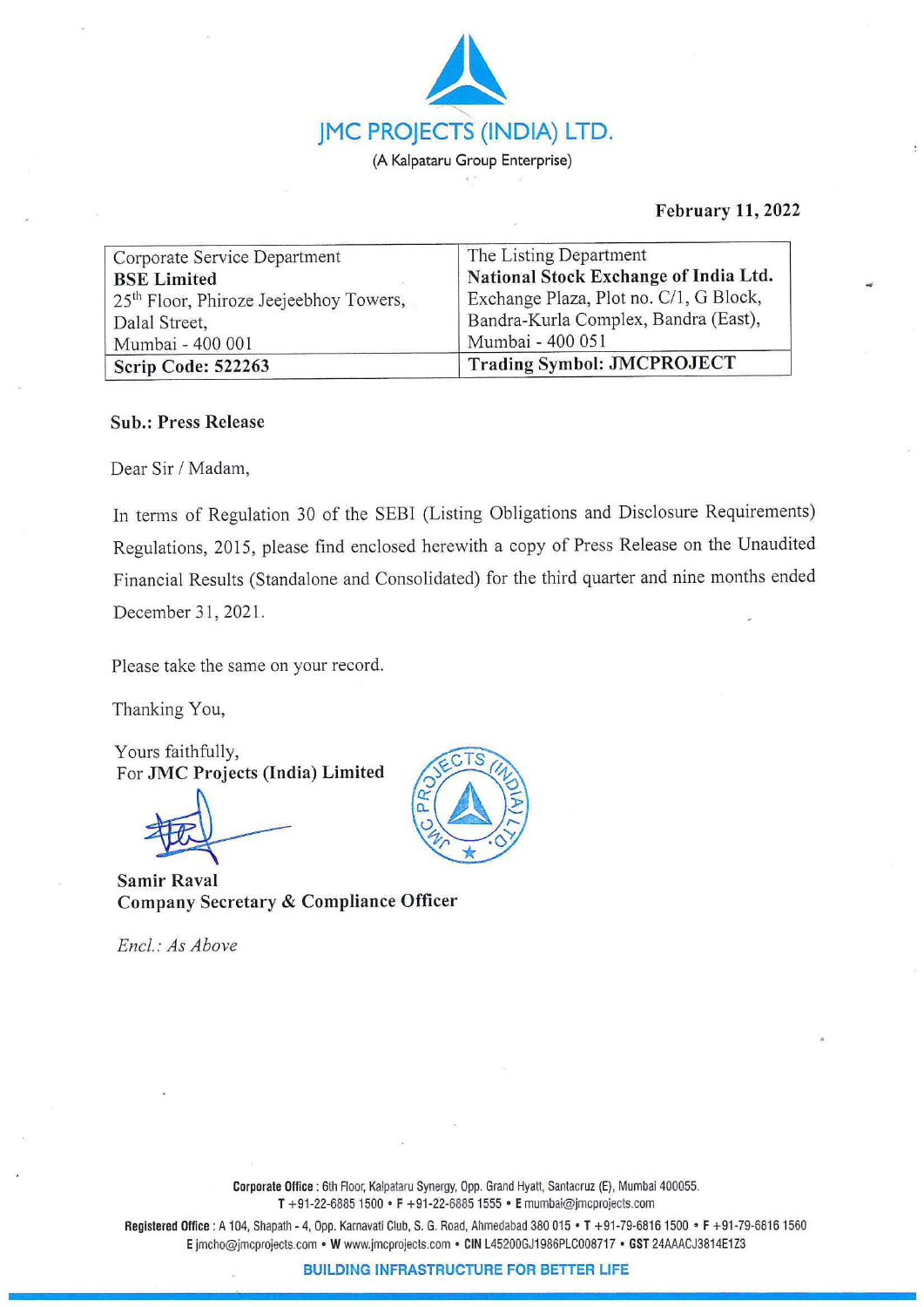

## FINANCIAL PERFORMANCE FOR THE QUARTER ENDED 31<sup>st</sup> DECEMBER 2021

## CONSOLIDATED REVENUE UP 11% ON BACK OF STRONG OPERATIONAL PERFORMANCE IN JMC & INTERNATIONAL T&D BUSINESS

NET DEBT LOWER BY 13% YoY & 27% QoQ TO RS.2,044 CRORES

CONSOLDIATED ORDER BOOK AT ~RS. 31,702 CRORES

- *Consolidated revenue growth led by robust project execution in B&F, Water and International T&D subsidiaries*
- *EBITDA margin at healthy levels despite challenging operating environment with adverse commodity prices and higher freight cost*
- *Successfully divested and received proceeds for Kohima Mariani Transmission Asset in December 2021*
- *Received orders of Rs.14,348 crores at consolidated level; L1 of over Rs.5,300 cores*

**Mumbai | Friday, 11 February 2022** | Kalpataru Power Transmission Limited (KPTL), a leading global infrastructure EPC company, announced its results today for the third quarter ended December 31, 2021.

### **FINANCIAL HIGHLIGHTS Q3 FY21-22**

#### **KPTL (CONSOLIDATED)**

- Revenue grew by 11% YoY to Rs.3,889 crores on account of robust project execution
- EBITDA of Rs.362 crores in Q3FY22 with margin of 9.3%
- Exceptional Items in Q3FY22 include: (1) Gain on sale of KMTL of Rs.262 Crores; (2) Value of fixed assets of Shree Shubham Logistics Ltd. (SSLL) written down by Rs.22 Crores; and (3) An amount aggregating of Rs.86 Crores for shortfall in termination payment and expected credit loss provided for Kurukshetra Expressway Private
	- Ltd. (KEPL)
- PBT Before ECL and Exceptional Items was Rs.194 crores in Q3FY22 compared to Rs.204 crores in Q3FY21
- Net Debt declined to Rs.2,044 crores as on 31 Dec 2021 from Rs.2,343 crores over the same period last year
- Consolidated Order Book at Rs.31,702 crores as on 31 Dec 2021; L1 of over Rs.5,300 crores

| <b>CARL AND CONTROL</b><br>一食<br>率 | I         | ___<br>۰<br>o | $\sim$<br>$-$<br>the contract of<br>$\sim$<br>пΙ<br>sensity.<br>$\sim$ |             | $\frac{1}{2}$<br>◡ |
|------------------------------------|-----------|---------------|------------------------------------------------------------------------|-------------|--------------------|
| T&D                                | Oil & Gas | Railways      | B&F                                                                    | Urban Infra | Water              |

CIN: L40100GJ1981PLC004281 | www.kalpatarupower.com

| <b>Corporate Office</b>         | 7 <sup>th</sup> Floor, Kalpataru Synergy, Opp. Grand Hyatt, Santacruz (E), Mumbai 400 055 |
|---------------------------------|-------------------------------------------------------------------------------------------|
|                                 | Ph: 022 3064 5000 Fax: 022 3064 2500                                                      |
| <b>Factory &amp; Registered</b> | 101, Part III, GIDC Estate, Sector - 28, Gandhinagar 382028                               |
| <b>Office</b>                   | Ph: 079 2321 4000 Fax: 079 2321 1966i                                                     |
|                                 |                                                                                           |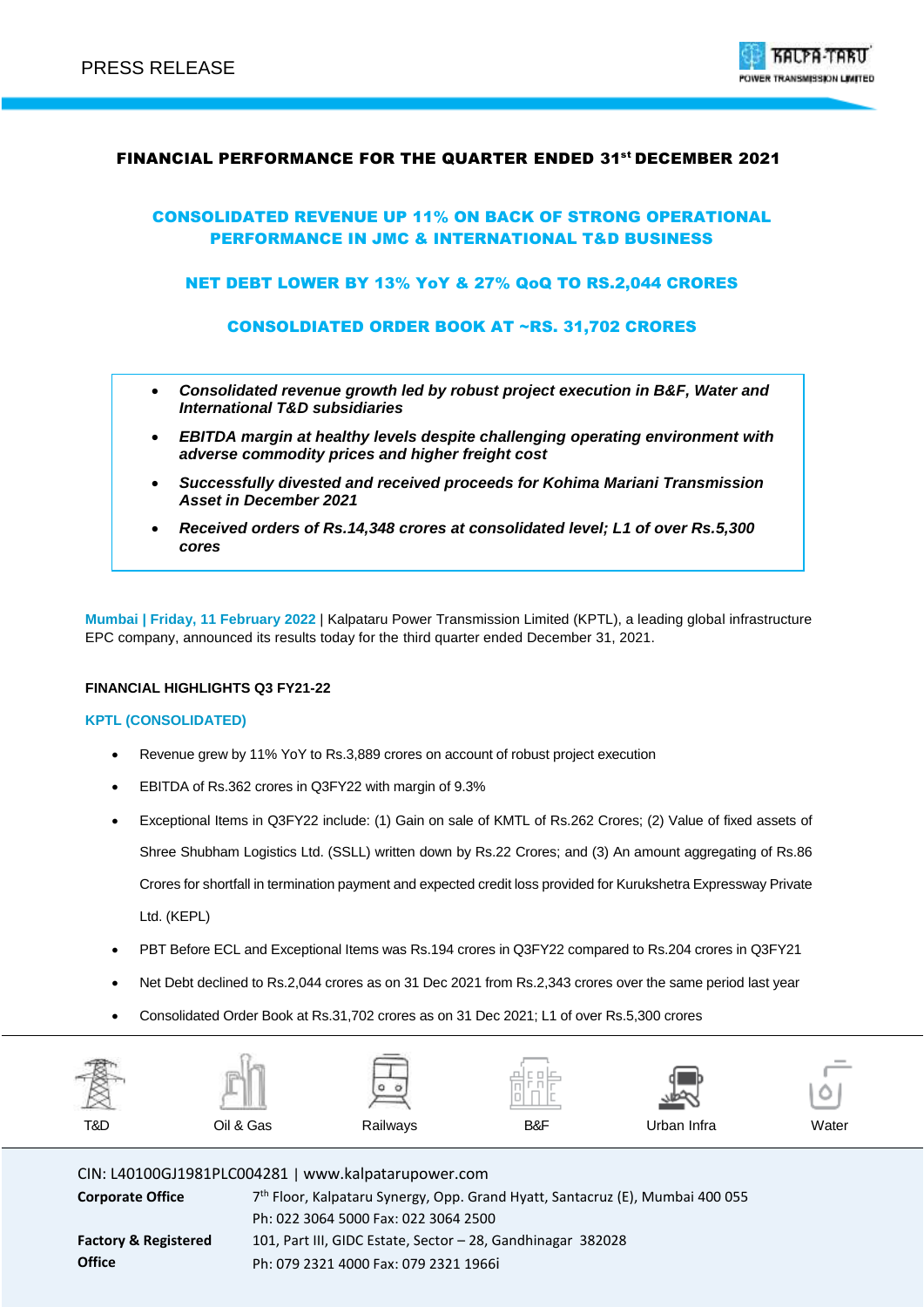

Order Inflows of Rs.14,348 crores till date in FY22

## **KPTL (STANDALONE)**

- Revenue of Rs.1,848 crores in Q3FY22 compared to Rs.1,993 crores in Q3FY21
- EBITDA of Rs.168 crores with margin of 9.1% in Q3FY22
- Exceptional item pertains to gain from sale of KMTL of Rs.262 Crores (net of expenses) in Q3FY22
- PBT before exceptional items of Rs.137 crores in Q3FY22 compared to Rs.174 crores in Q3FY21
- PAT grew by 23% YoY to Rs.316 crores in Q3FY22
- Received new orders of Rs.803 crores in Jan-22 and Feb-22; Total orders received till date in FY22 is Rs.4,364 crores
- Order book at Rs.12,646 crores as on 31 Dec 2021; L1 of around Rs.4,000 crores

### **JMC PROJECTS (INDIA) LTD. (STANDALONE)**

- Revenue grew by 26% YoY to Rs. 1,348 crores on account of strong execution in B&F and Water
- EBITDA grew by 28% to Rs.122 crores; EBITDA margin at 9.0%
- An amount aggregating of Rs.88 Crores has been provided for shortfall in termination payment and expected credit loss provided for Kurukshetra Expressway Private Ltd. (KEPL)
- PBT before exceptional items and expected credit loss provision grew by 49% YoY to Rs.58 crores
- Order book at Rs.19,192 crores as on 31 Dec 2021; L1 of around Rs.1,300 crores
- Received orders of Rs.9,984 crores till date in FY22



CIN: L40100GJ1981PLC004281 | www.kalpatarupower.com

**Corporate Office** 

**Factory & Registered Office**

7<sup>th</sup> Floor, Kalpataru Synergy, Opp. Grand Hyatt, Santacruz (E), Mumbai 400 055 Ph: 022 3064 5000 Fax: 022 3064 2500 101, Part III, GIDC Estate, Sector – 28, Gandhinagar 382028 Ph: 079 2321 4000 Fax: 079 2321 1966i